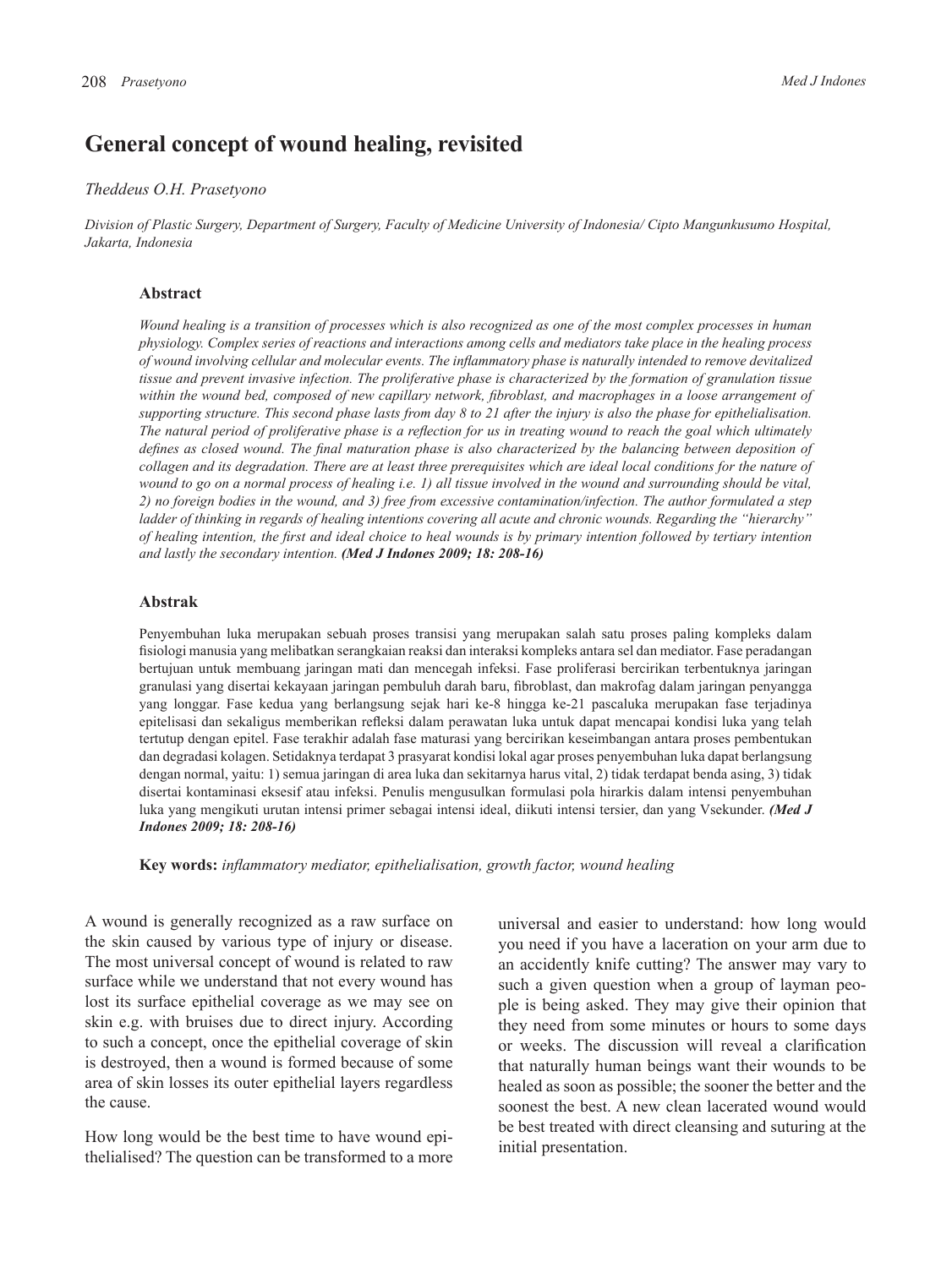A subsequent question may arise: how long would be the best time to get a wound healed? A healed wound is actually in the end stage of healing. It is to be considered whenever we are treating any wound as plastic surgeon will always look in the future whenever they are managing defects. In other words, we need to foresee the future end result of the scar as a result of the current treatment we are giving. Anatomical location and region has a role in the length of healing time which naturally needs much longer than a raw surface needs (time) to get epithelial cover. This article will provide the reader with a practical overview of wound healing that spread from the initial injury to the end stage of scar.

### **SKIN AND PHASES OF WOUND HEALING**

### **Skin and the Role of Its Epithelial Cells**

As the widest organ of human body which has no least than  $1-2$  m<sup>2</sup>, skin in regards of cutaneous healing acts as a general representation of tissue healing because it is easily seen on its surface. Skin has multi functions besides its main function as general protector to cover the tissue structure and organ from any potential injury e.g. mechanically against pressure and friction, protector against chemical injury, thermally against heat, cold and radiation injury, and defensive structure against microbes, as well as to reduce water and heat loss. Beyond its function as protector, skin has unique function in terms of regulator of circulation and temperature and sensor for pressure, touch, pain, and temperature. Through its pores and extensive vascular plexuses, skin has a tremendous capacity in regulating the body temperature and circulation. In a low temperature, the pores shrink and vascular plexuses constrict to reduce the heat loss and keep the body in its optimum temperature. On the other hand when the body is in an environment with relatively high temperature, the pores open and the vessels dilate to keep the body from heat stroke. Another unique function that the skin bears is its use in sensing stimuli of pressure, touch, pain, and temperature which give comfort and advancement in many aspects of human being's life.

Histologically skin has two functional layers compring of the dermis and epidermis. The epidermal layer as the outermost layer is exactly the layer that we discussed in the above as the epithelial coverage. Whenever disruption of epidermal layers goes deeper than the keratin layer exposing the lucidum, granulosum, spinosum, and basal layers, it produces wound. This superficial

wound heals fast involving their owned epithelial progenitor cells rich layers. The epithelial cells from those layers migrate and proliferate, healing the wound in 2-3 days, leaving relatively inconspicuous scar. The more superficial the disruption, the more perfect the scar resulted. Among those epidermal layers, the basal layer is the main healing source of epithelial cells especially in terms of cell replication. In clinical practice, this kind of superficial wound would heal secondarily without special treatment. The nature heals the wound nicely. Practitioner may apply vaseline or paraffin only if needed.

A disruption that goes deeper reaching the dermis will need more effort, energy, and longer time of healing. In this deeper healing, the basal layer still plays very important role because of its capacity to migrate covering the raw surface from periphery. If the wound is small, less than 1 cm in diameter, then the wound will be completely covered by epithelial layer in approximately a week to become a "closed" wound. In the case of much wider area of superficial wound involving superficial dermis, the wound may be covered by epithelial layer in the same time or a slightly longer. Anyhow, the process in terms of epithelial cells role is different. Cells from the deeper dermis play important role in the epithelialization. The sources of epithelial cells are the skin appendages i.e. hair follicles, sweat glands, and sebaceous glands. Furthermore, they take over the role of basal layer because the cells from this layer migrate slowly and shortly only.

### **Phases of Wound Healing**

Understanding wound healing involves much more effort than simply stating there are three phases: inflammation, proliferation, and maturation. New mediators are discovered each year and our understanding of inflammatory mediators and cellular interactions grows.<sup>1</sup> Inflammatory mediators involved in wound healing comprise 1) eicosanoids (prostaglandins, prostacyclins, thromboxanes, leukotriens, lipoxins), 2) cytokins (chemokines, lymphokines, monokines, interleukins, colony-stimulating factors, interferons, tumor necrosis factor), 3) nitric oxide, and 4) growth factors.<sup>2</sup> Briefly, wound healing is a transition of processes which is also recognized as one of the most complex processes in human physiology. Complex series of reactions and interactions among cells and mediators take place in the healing process of wound,<sup>3,4</sup> which needs more attention and studies to better heal the patient in the future. All the phases of healing involve cellular and molecular events. Whatsoever in clinical practice, the three phases of heal-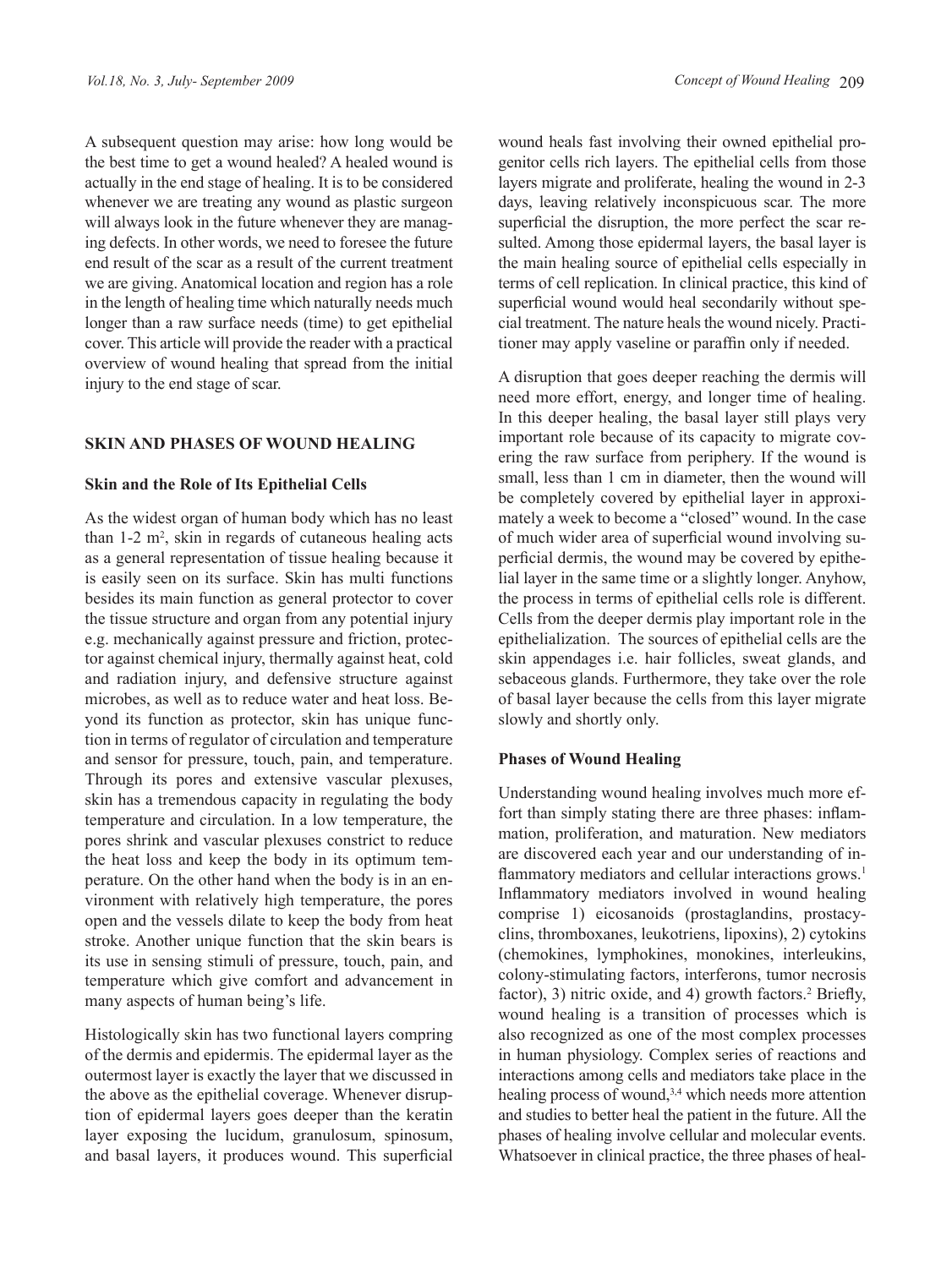ing which are distinct but overlapping is still important to understand and universally considered because it may provide us a guidance of physiology of wound healing and a frame of time to refer.

### **Inflammation phase**

The first phase of wound healing starts from immediately upon injury and may last until four to six days.<sup>1</sup> In other literature, the phases of healing are classified into four phases by differentiating the hemostasis as the first phase,<sup>4</sup> meanwhile generally it is known as part of the inflammatory phase. This initial phase is naturally intended to remove devitalized tissue and prevent invasive infection<sup>5</sup> and characterized by an increase in vascular permeability by thrombin following hemostasis, secretion of chemotactic cytokines that facilitate the migration of cells.<sup>6</sup> Wounding disrupt tissue vascular supply and the body initiates a cascade of events that allows itself to heal.<sup>6</sup> Collagen exposed during wound formation activates the clotting cascade, both the intrinsic and extrinsic pathways, $<sup>1</sup>$  that culminates in the</sup> formation of a fibrin clot and hemostasis<sup>5</sup> initiating the inflammatory phase.<sup>1,6</sup> The fibrin clot serves as scaffolding for arriving cells, such as neutrophils, monocytes, fibroblasts, and endothelial cells.<sup>1</sup> Polymorphonuclear leucocytes and macrophages are the dominant cell types during this initial stage.<sup>6</sup> The fibrin clots/ provisional matrix also serves to concentrate the cytokines and growth factors<sup>1</sup> that are released by platelet, thrombin, and fibronectin. Removal of provisional fibrin matrix will impair wound healing.<sup>5</sup>

Neutrophils are the first responders to the cellular distress signal and the chemotactic signal (by the cytokines) arriving into the fibrin clot.<sup>1</sup> Furthermore the nearby blood vessels vasodilate and more neutrophils are drawn into the injured area by interleukin (IL)-1, tumor necrosis factor (TNF)-α, platelet factor (PF)-4, transforming growth factor (TGF)-β, platelet derived growth factor  $(PDGF)^{1,4}$  and "bacterial products."<sup>1</sup> These PMN leucocytes begin clearing the invading bacteria and cellular debris.<sup>1</sup> Monocytes will be attracted to the injured area and transform into macrophage in around 48 to 72-96 hours after injury.<sup>1,5</sup> Macrophages phagocytose debris and bacteria , but are critical for the orchestrated productions of growth factors necessary for production of the extracellular matrix by fibroblasts and the production of the new blood vessels.<sup>5</sup> This is in accordance with un understanding that an activated macrophage is also important for the transition into the proliferative phase because it will mediate angio-

genesis, fibroplasias, and synthesize nitric oxide.<sup>1</sup> In summary, the healing process begins with hemostasis, platelet deposition, and interactions of soluble mediators and growth factors with the extracellular matrix.<sup>4</sup>

### **Proliferation phase**

Proliverative phase is characterized by the formation of granulation tissue within the wound bed, composed of new capillary network, fibroblast, and macrophages in a loose arrangement of supporting structure.<sup>6</sup> Besides formation of granulation tissue with its collagen and connective tissue proteins deposition and angiogenesis, epithelialization is also the principal step $1,7$  in this building part of wound healing. This second phase will start on day 45-7 concurrent with the waning of the inflammatory phase and go on until 146-215 days after the injury.

Angiogenesis is marked by endothelial cell migration and capillary formation.<sup>1</sup> It is a natural response of healing to replace the injured microcirculation and involves the movement of endothelial cells in response to the three waves of growth factors i.e. PDGF, TGF-β, insulin-like growth factor during the inflammatory phase; fibroblast growth factor (FGF) released from normal binding sites on connective tissue molecules as the second wave; and vascular endothelial growth factor (VEGF) delivered by macrophages as the third and dominant wave.7 Angiogenesis progresses proportional to blood perfusion and arterial partial pressure of oxygen.7 New blood vessel grow into the collagen matrix formed by fibroblast.

PDGF and epidermal growth factor (EGF) which are derived from platelets and macrophages are the main signals to fibroblasts.<sup>1,5</sup> Fibroblasts migrate into the wound site from the surrounding tissue, begin to synthesize collagen and proliferate. In response to PDGF, fibroblast synthesize provisional matrix composed of collagen type-III, glycosaminoglycans, and fibronectin1 that provides a platform for keratinocytes migration.<sup>5</sup> Another type of fibroblasts is "wound fibroblasts" which already located in the wound site. This type of fibroblasts will transform into myofibroblasts which plays role for wound contraction.<sup>1</sup> Myofibroblast is no other than fibroblast with intracellular actin microfilaments capable of force generation and matrix contraction.<sup>5</sup> Myofibroblast contract the wound through specific integrin interactions with the collagen matrix.<sup>5</sup> Clinically, wound contraction is a natural response from the body to localize and make the area smaller protecting itself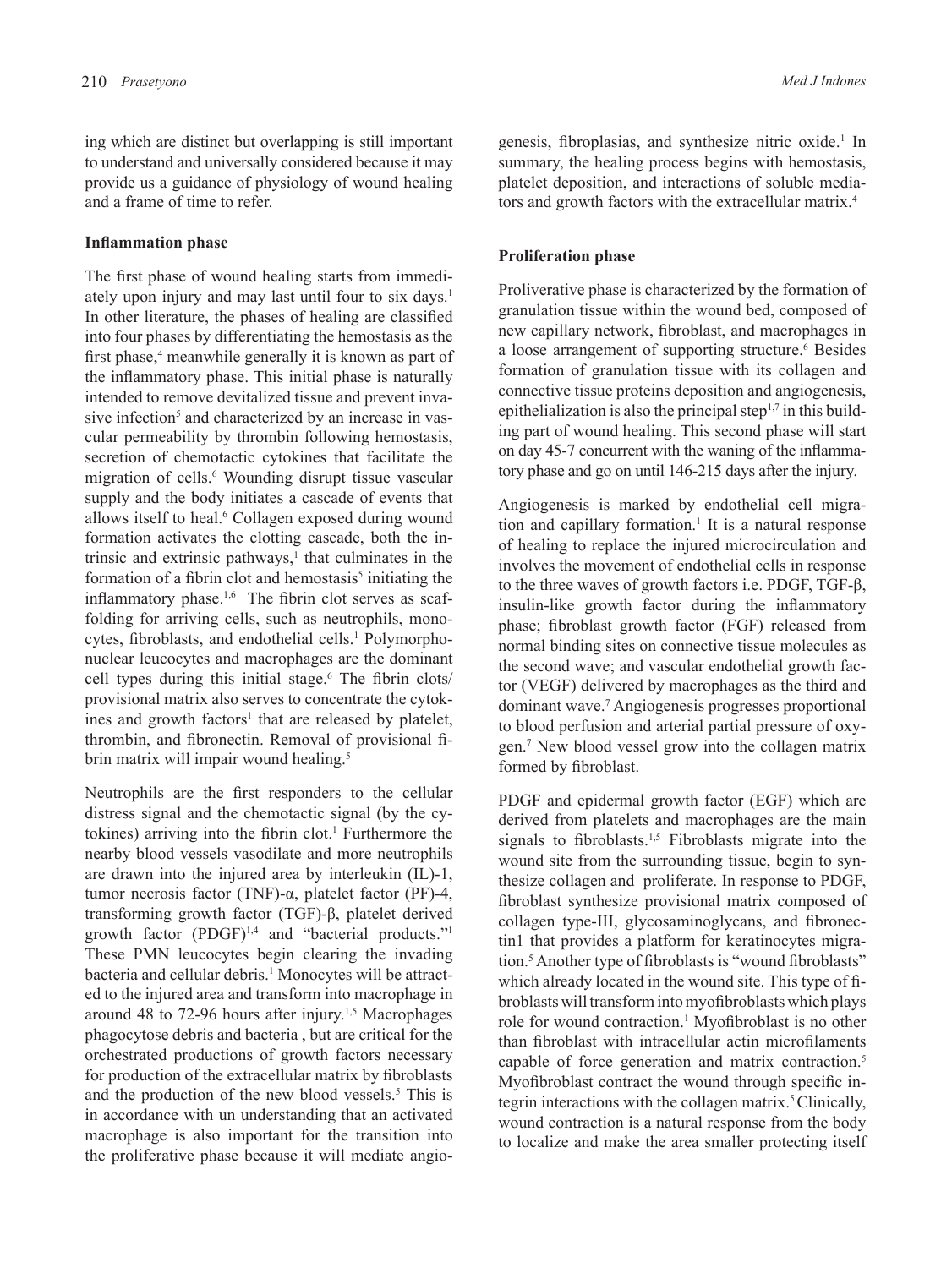from all negative impacts of wounding. Wounds that heal by itself without special care show this powerful action of wound contraction.

Actually epithelialization start to occur immediately after wounding and stimulated by the inflammatory cytokins.1 IL-1 and TGF-α upregulate keratinocyte growth factor (KGF) gene expression in fibroblast. Fibroblast will then synthesize and secrete KGF-1, KGF-2 (most important in human being), and IL-6 which stimulate neighboring keratinocytes to migrate in wound area, proliferate and differentiate in the epidermis.<sup>1</sup> Lastly, epithelialization is characterized by replication and migration of epithelial cells across the skin edges.

### **Maturation/ remodeling phase**

The final but longest phase of wound healing is the maturation process, which involves ongoing remodeling of granulation tissue beneath the newly formed epithelial layer and increasing wound tensile strength.7 This phase is recognized to start in overlapping with the proliferative phase from  $8<sup>1</sup>$  to  $21<sup>5</sup>$  days after the injury until one year afterwards. The main characteristics of this important phase is the deposition of collagen in a well-mannered nerwork<sup>1</sup> which imply to collagen remodeling and scar contraction.<sup>5</sup> The movement of fibroblasts pulls collagen fibers together, promoting contraction of the scar tissue.<sup>7</sup>

Type III collagen that is produced and deposited by fibroblast during the proliferative phase will be replaced by type I collagen over the next few months through a slow process of type III collagen degradation.<sup>5</sup> The degradation is mediated through matrix metalloproteinases (MMP) secreted by macrophages, fibroblasts, and endothelial cells.<sup>5</sup> The tensile strength (a strength to resist breaking) of a healing scar improves slowly, reflecting the turnover of the collagen subtypes and increase collagen crosslinking. At 3 weeks, the beginning of maturation phase, wounds only have approximately  $20\%$ <sup>5</sup> to  $30\%$ <sup>1</sup> of the strength of normal skin, and will eventually only posses  $70\%$ <sup>4</sup> to  $80\%$ <sup>1</sup> of the normal strength at the end of the remodeling phase.

This final phase is also characterized by the balancing between deposition of collagen and its degradation. When collagen deposition or synthesis is impaired, then it will compromise the scar tissue tensile strength.

An atrophic scar might be the end result after the completion of the maturation phase. On the contrary, when the collagen degradation is impaired or its synthesis is excessive, the scar tissue may become hyperthrophic scar or even keloid. The ideal condition would be the balance between degradation and synthesis or deposition of collagen to produce a normal scar tissue.

# **IDEAL CONDITIONS TO HEALING WOUND**

There are at least three pre-requisites which are ideal conditions for the nature of wound to go on a normal process of healing. Eventually these pre-requisites are not the only factors to allow wounds to heal normally as there are other factors that affect physiologic response and cellular function in the vulnerable healing wounds. Those pre-requisites are 1) all tissue involves in the wound and surrounding should be vital, 2) no foreign bodies in the wound, and 3) free from excessive contamination/ infection.

# **All tissue involved is viable**

It is a general rule that necrotic tissue should be removed in order not to inhibit wound healing<sup>1,8</sup> because the energy to heal the wound will be exhaustedly drifted into the effort of autolysis the necrotic tissue by the body itself. Consequently the wound will be more vulnerable to more interruption e.g. by infection, and local and systemic metabolic disorders. A clinical situation such as traumatic crush or degloving injury on lower extremity might be an example of discussing this first pre-requisite. (Figure 1) During a thorough debridement in the emergency setting, we may find difficulties in assessing the viability of all injured tissue. This might be easier if the team is capable to do extensive debridement under the principals of "no touch technique" like dealing with cancer surgery with a strong team of microsurgery where a huge defect can be closed easily with free flap transfer.<sup>9</sup> Beyond that capability, many doctors are usually defensive from extensive debridement to avoid facing challenging wide raw surface which in turn needs big donor tissue to cover. But whatsoever, such a deed will only hide complex problems temporarily as consequences rather than effectively and efficiently treating the wound.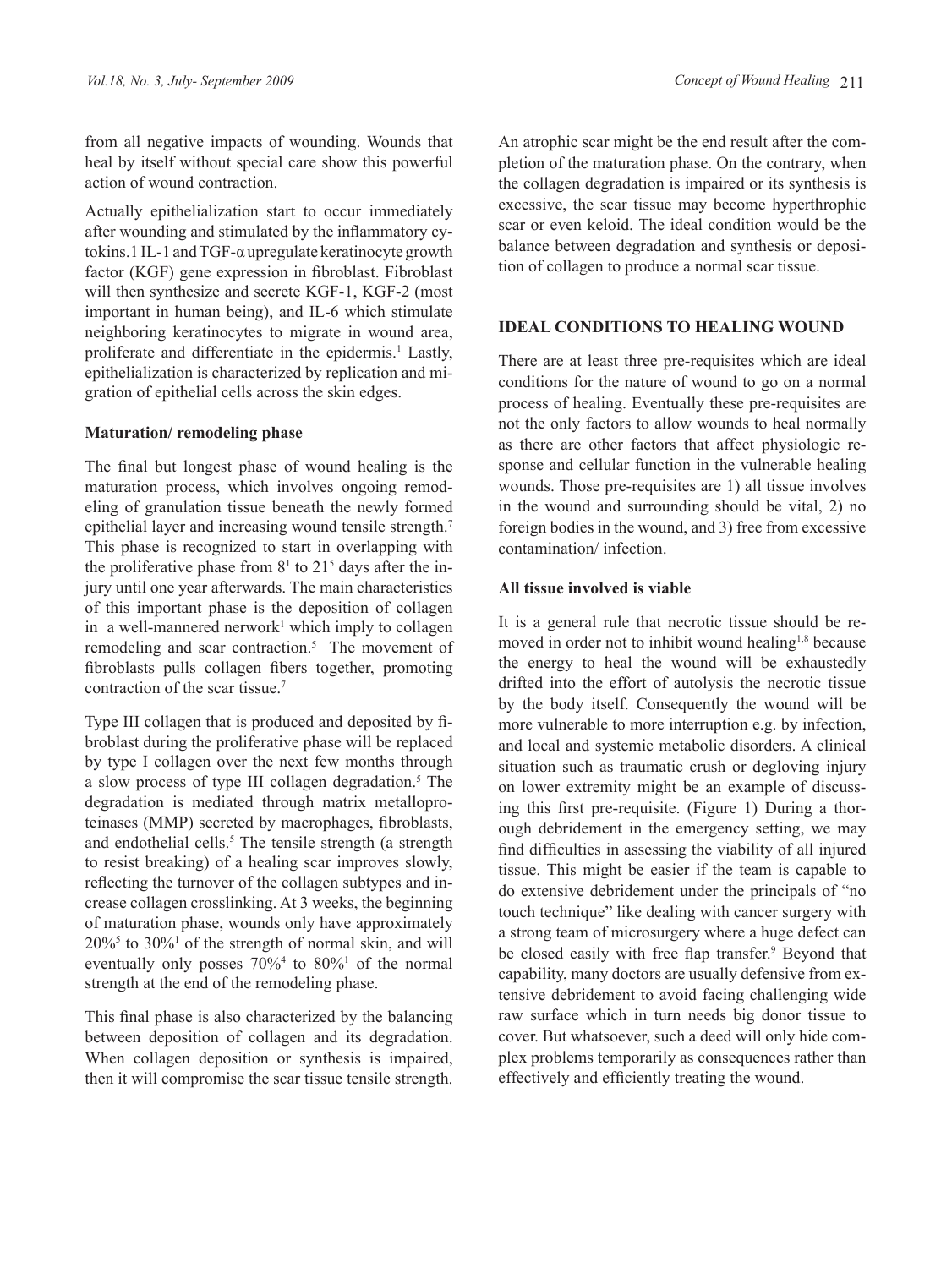

*including the assessment on tissue viability were encountered by* Wound with the medical team. On the next day after initial debridement, it late the are *revealed that more necrotic tissue appeared on the surrounding* alize (deper *skin and underlying muscular tissue skin and underlying muscular tissue skin and underlying muscular tissue Figure. 1. A patient with history of crush injury has undergone initial debridement in the emergency setting. Some difficulties* 

Tissue ischemia is the main enemy we are facing in such a case which give complexity in assessing the viability of the tissue involved in the wound and its surrounding tissue. Physiologic response of the vascular endothelium to localized hypoxia or ischemia is to precipitate vasodilation, stimulate fibrin deposition, and increase proinflammatory activity, capillary leak, and neovascularisation.<sup>1</sup> Vasodilation, capillary leak due to disturbance of its permeability, together with the activity of pro-inflammatory mediators causing edema. Edema and increased locally pressure associated with ischemic injured tissue will further compromise perfusion.<sup>1</sup> Effective cell migration and molecular exchange will be disturbed.

The endothelial cell response to sustain hypoxia will result in endothelial cell apoptosis.<sup>1</sup> It means that more microvasculatures will stop from their function supplying nutrients and oxygen. Unsustainable anaerobic condition will position the wound away from the ATP as the energy currency needed by energy-dependant healing. The condition will be even more deteriorated in the case of ischemia and necrosis.

Most of oxygen consumed in a wound is used for oxydant production (for bacterial killing), with a significant contribution as well for collagen synthesis, angiogenesis, and epithelialization.<sup>7</sup> Nutrients and oxygen supplied by the capillaries are essential in the formation of granulation tissue,<sup>1</sup> leading to the need to ensure the adequate oxygen delivery to the wound.10 Not only nutrients and oxygen, but the migration of cells and enzymes are also lacking in the wound. Failure of such supply to occur will result in chronically unhealed wound. Besides growth factors, lactate and hypoxia induce collagen mRNA synthesis and procollagen production. Hydroxylases is required to allow collagen peptides to aggregate into triple helical structure because collagen can only be exported from the cells in this structure.<sup>7</sup> The activity of hydroxilases is critically dependent on vitamin C and tissue oxygen tension. Wound strength, which results from collagen deposition, is, therefore, highly vulnerable to wound hypoxia.7 One other thing to be considered is that epithelialization depends on local oxygen in vivo.7

#### **No foreign bodies**

Wound with foreign bodies cannot contract, repopulate the area with capillaries, or completely epithelialize (depending on the size and location of the foreign bodies).<sup>1</sup> The author has an experience on a 12 year-old female patient who came with small ulcer just next the left commissural. (Figure 2) She had been suffering from that recalcitrant granuloma for a year and been shopping for doctors and clinics but never healed. Exudation and pustulation had been waving on the presentation of the chronic granulating tissue that never healed. Simple excision of the ulcer revealed two pieces of bamboo in the chronic wound, and simple suturing healed the wound uneventfully. Other example that quite common encountered by plastic surgeons is the infected implant in situ. The only treatment that is effective to heal the wound is to remove the implant with subsequent repair of the resulting defect.



Fig. 2. A 12 year-old girl has had a small granulating wound *Fig. 2. A 12 year-old girl has had a small granulating wound*  since a year-bid girl has had a small grandialing wound since a year before presentation. Surgical removal of the wound  $\frac{1}{2}$ *revealed also 2 pieces of bamboo inside the chronic wound*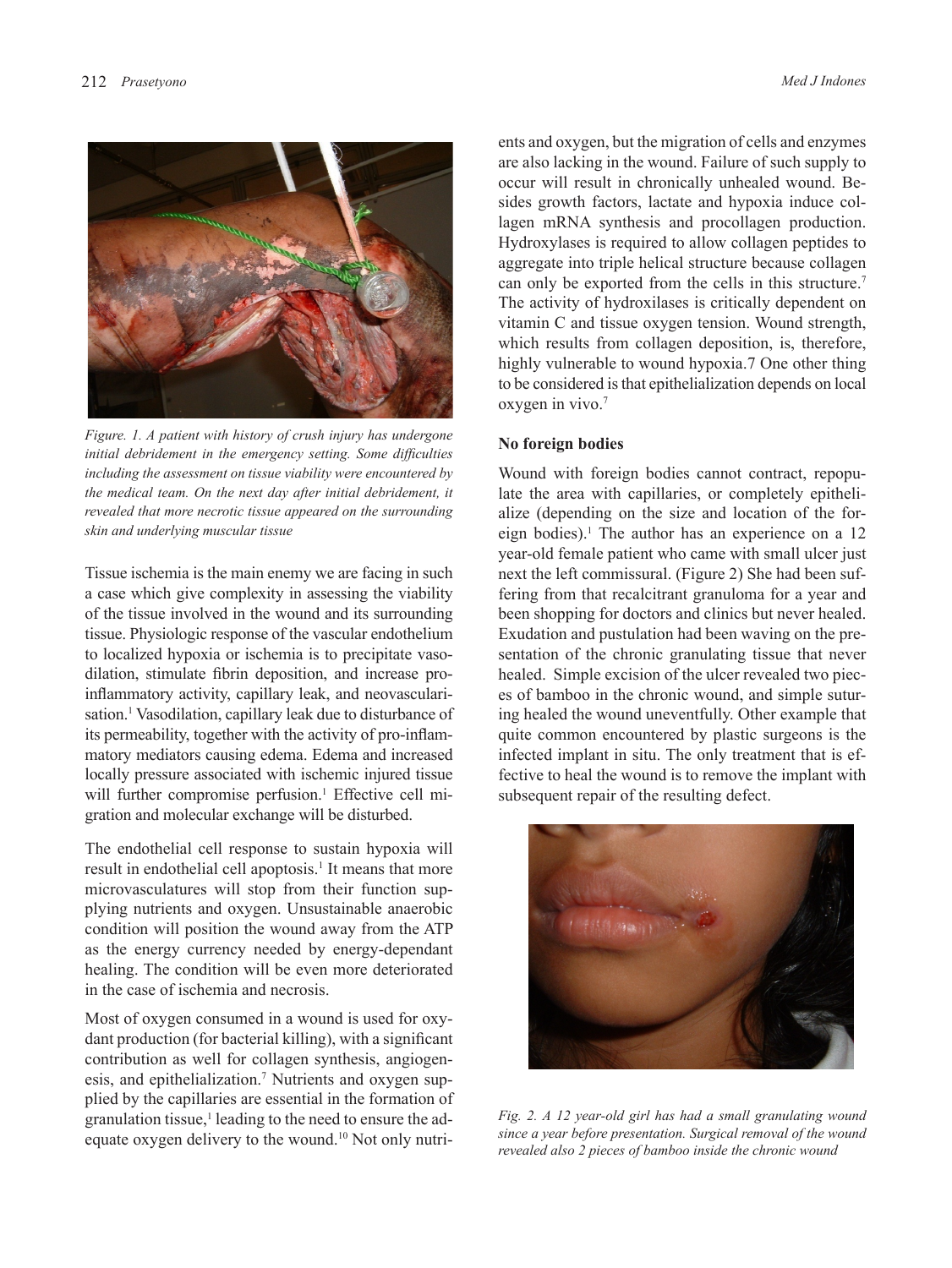### **Free from excessive contamination/ infection**

Although bacterial colonization can be found in any wounds, especially chronic wounds, usually normal healing can occur. An infected wound has different history; it does not progress through the stages of wound healing<sup>6</sup> because the energy to heal the wound is exhaustedly used to fight bacterial burden. Wound will suffer from metabolic load imposed by bacteria (bacterial bioburden). It remains in the inflammatory phase<sup> $1,6$ </sup> and interfere with the epithelialization, contraction, and collagen deposition.<sup>1</sup> The endotoxins that are released when the bacteria is killed, will stimulate phagocytosis and the release of collagenase, which contribute to collagen degradation and destruction of surrounding, previously normal tissue.<sup>1</sup>

In a more clinical comprehensive wound management factors that should be considered are the systemic factors, not only those three pre-requisites which refer mostly the local factors. Local factors may include also radiation and neoplasm, while systemic factors that are also detrimental to wound healing are diabetes, hypothyroidism, smoking, nutrition, aging, medications (chemotherapy), exogenous steroid administration,<sup>1,6</sup> major trauma, sepsis, specific organ failure, and radiation.<sup>1</sup>

### **ACUTE AND CHRONIC WOUND**

An acute wound is simply recognized as a wound that has occurred within the past 3 weeks or in some literature it may be to 4 weeks.<sup>5</sup> Wounds that persist until more than 3 to 4 weeks are considered as chronic wounds. The same term is used for any wounds that last longer, months to years, as it happens on diabetic foot ulcers and gangrene, pressure sores, ulcers due to chronic vein insufficiency or occlusive arterial diseases, radiation injury. Non healing wounds and delayed healing wounds are the terms interchangeably used to describe no other than chronic wounds.<sup>5</sup> Inadequately healing wound seems to refer to supposedly normal healing wound but external and technical factors negatively impact the process as we can see on wound dehiscence. Use of the term difficult to treat wounds<sup>11</sup> may comprise both the acute and chronic wounds. The last mentioned here is not referring the period of time that has elapsed for wound to heal, rather the future and natures of wounds that potentially need sophisticated surgical technique to cover the wound, acute wounds accompanied with non supportive local and systemic factors to heal, or chronic wounds that has been proven to be difficult to treat.

In the old paradigm of understanding wound healing, an acute wound is seen easily to heal which is right, but looking at the many factors involved in the healing then we consider an acute wound should be treated intensively as chronic wounds from the onset, if systemic and local factors are expected to impact the healing.10 Chronic wounds are often referred to as a "granulating" pointing to the appearance in the wound cavity or surface of granulation tissue which appear to be red and fragile (easily to bleed).<sup>5</sup> Such an appearance of granulation tissue is a sign that suggest that the wound is progressing, albeit slowly.<sup>5</sup>

# **CHARATERISTIC OF CHRONIC WOUNDS**

Pathological response to injury will end up with chronic wounds where the normal healing process is disrupted. Independent assessment on every wound may reveal the factors, systemically and locally, for which they play role in disturbing the healing process. Of those factors, wound infection is implicated most commonly as a cause for poor wound healing<sup>12</sup> and may complicate the inheritance of wound which has already had predisposing factors to develop chronic wound such as in diabetic foot, pressure sore, venous and arterial ulcers.

Eventually, once a wound is created there is a 100% probability of it being contaminated<sup>13</sup> within 48 hours.<sup>14</sup> Based on bacterial presence, wound can be classified into four levels i.e. 1) contaminated wounds which have non-proliferating bacteria, 2) colonized wounds within which proliferating bacteria present, 3) critically colonized wounds where the proliferating bacteria have reached a level that interferes with healing, but without classic signs of infection, 4) infected wounds which have multiplying bacteria in the presence of host reaction.<sup>14</sup> Chronic wounds is always contaminated and even inherit bacterial colonization which may become infection on a later stage if not well managed.

Most patients with normal immune systems can heal wounds contaminated with up to  $10<sup>5</sup>$  organisms per gram of tissue<sup>1,12</sup> Other literature showed the amount of bacteria to cause infection is greater than  $10<sup>4</sup>$  per gram of tissue<sup>13</sup> or with a density of more than  $10<sup>5</sup>$  colonyforming bacterial units per cubic millimeter of tissue.14 Wounds will not heal by any means, including primary suture, skin graft placement, or flap closure, if bacterial count exceeds the above mentioned critical amount or if any β-hemolytic Streptococcus is present.<sup>1</sup> The healing in decubitus ulcers is inhibited if the bacterial load is greater than 10<sup>6</sup> CFU (colony forming units)/ ml of wound fluid.13 Characteristics of infected wounds would include but not limited to the existence of change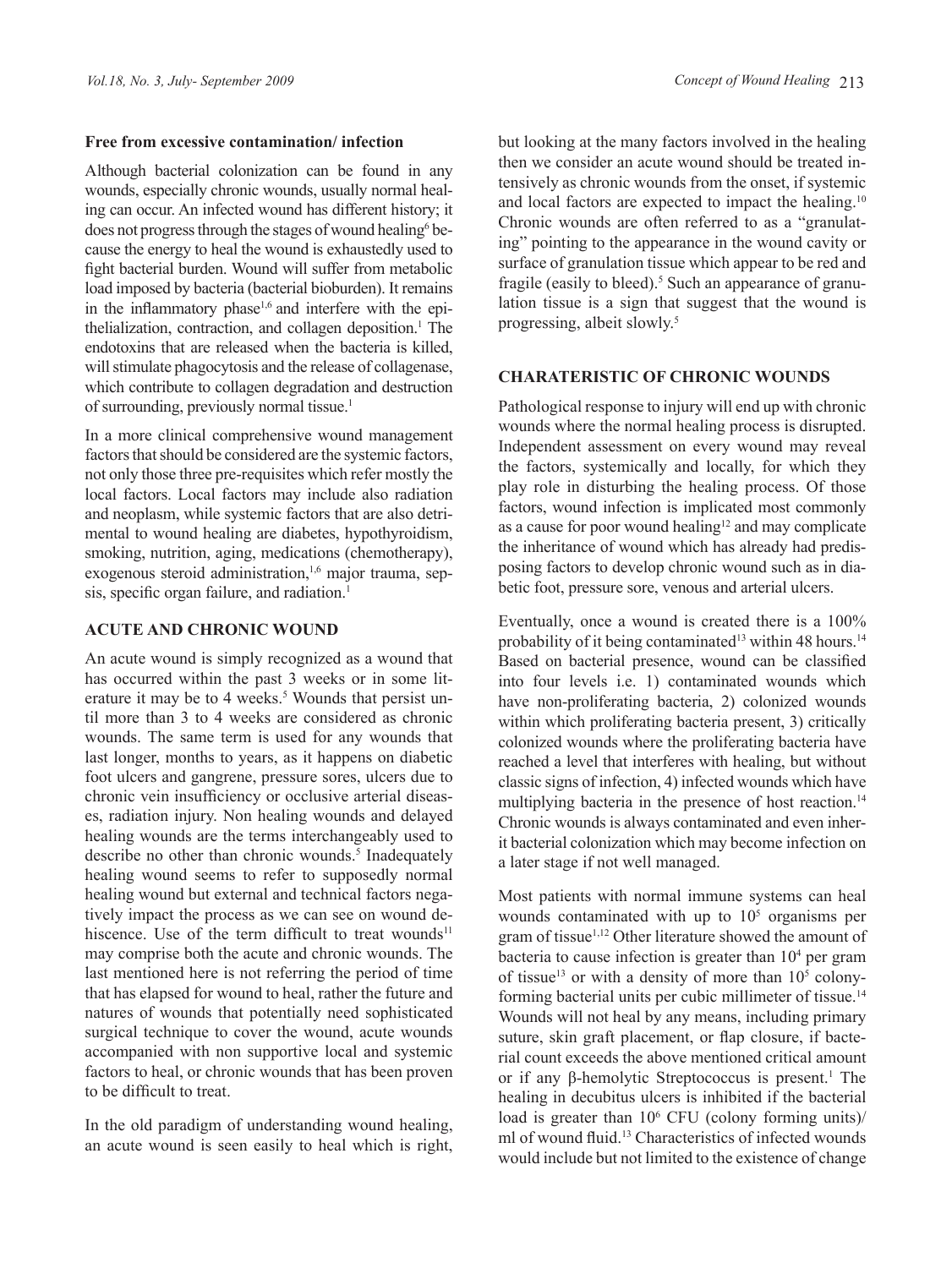of exudate both in terms of quantity and quality. The amount of exudate may be greater when previously colonization becomes infection. Excessive amount of exudate will be more prominent as a sign of infection as well as its quality which is previously serous, that change into e.g. pustulation or serohemorhagic fluid. Other signs of local inflammation will accordingly be the signs of infection.

Repeated injury and ischemia due to any insults including infection will stimulate pro-inflammatory cytokins to inhibit the wound healing.<sup>13</sup> TNF- $\alpha$  and IL-1 will increase their activity causing subsequent increasing level of proteases including MMPs (matrix metalloproteninases) and elastase and decreasing level of TIMPs (tissue inhibitor of matrix metalloproteinases).13 Chronic wounds have a cycle of cellular activity that does not support healing, proteolytic activity can be inappropriate, levels of MMPs and serine proteases increase while TIMP decrease, lactate level falls down, albumin, total proteins and glucose levels in the wound rise. All those conditions will result in the decrease level and activities of growth factors/ receptors, connective tissue deposition, cell migration, and ECM (extracellular matrix) degradation.13 Of those deterioration can be reflected in the study of chronic wound exudate. Thus, exudate which is a "healing balsam" in the acute wounds, is not a healing agent in terms of chronic wounds. Exudate in the chronic wounds should be well treated in order not to further stop the wound from healing.

# **THE STEP LADDER OF THINKING FOR WOUND CLOSURE**

The goal of wound management should be a closed healing wound with functional and aesthetically satisfactory scar. The achievement can be elaborated to become good or excellent scar when we deal with acute wound in normal healing. The nomenclature of both scientific and clinical wound healing research is imprecise and confusing. $5$  To reduce the complexity of different various terms in wound healing, the author will provide a simple discussion on this matter.

As mentioned above, a new laceration will be best treated by cleansing and suturing it which also means to end up as a "closed" wound. Wound closure at the initial presentation is classified as healing by primary intention as it is usually elaborated by surgeon dealing with incisional wounds.<sup>5</sup> Primary healing without complications would be always the main healing intention for every wound made purposively. A big wound

resulting from tumor removal that cannot be closed by primary suturing will need skin graft or flap to close it. The first intention of this type of wound closure follow the same principal as the healing by primary intention as long as it will end up without complications. Generally such wounds do not require special wound care after the success of skin graft or flap.

The above mentioned primary healing is in contrast to wounds that are not reapproximated for any reason and the subsequent defect is "filled in" with granulation tissue and then reepithelialised.<sup>5</sup> The history of the healing mode of such wounds without surgical intervention follows the secondary intention which usually results in a delay of "closed" wound. The timing for the healing by secondary intention is apparently limited to 3 weeks in a normal healing process regarding the proliferation phase which is included with epithelialization. Often these wounds would not heal by themselves fulfilling the process in 3 weeks to become "closed" wounds without dressings and treatments. Special care to unique wounds would be needed unless they will easily become chronic.

Where would be the place for wound to heal by tertiary intention? Surgeons frequently deal with wounds needed treatment under this mode of tertiary healing. For example a shearing force injury producing big non non-viable avulsion flap on the cruris would need excision. For some reasons not all the wound area can be closed primarily in the emergency setting. After several days of conservative management through wound bed preparation, then further surgery would be needed to close the wound by any means in the armamentarium of plastic reconstructive surgery, including bioengineered skin product. Wounds that undergo some period of secondary healing or becoming chronic wounds before surgical intervention to produce "close" wounds are healed by tertiary intention.

Regarding the "hierarchy" of healing intention, the first and ideal choice to heal wounds is by primary intention. Of course there is a place to let acute wounds to heal by secondary intention, for example we deal with excoriations, donor area of split thickness skin graft, etc. The next choice to heal wounds would be by tertiary intention especially when we deal with chronic wounds; not by secondary intention. This concept follows idea explored from the layman people discussed in the introduction section of this review as representations of our patients that they would vote for the idea of healing as soon as it can be. Chronic wounds may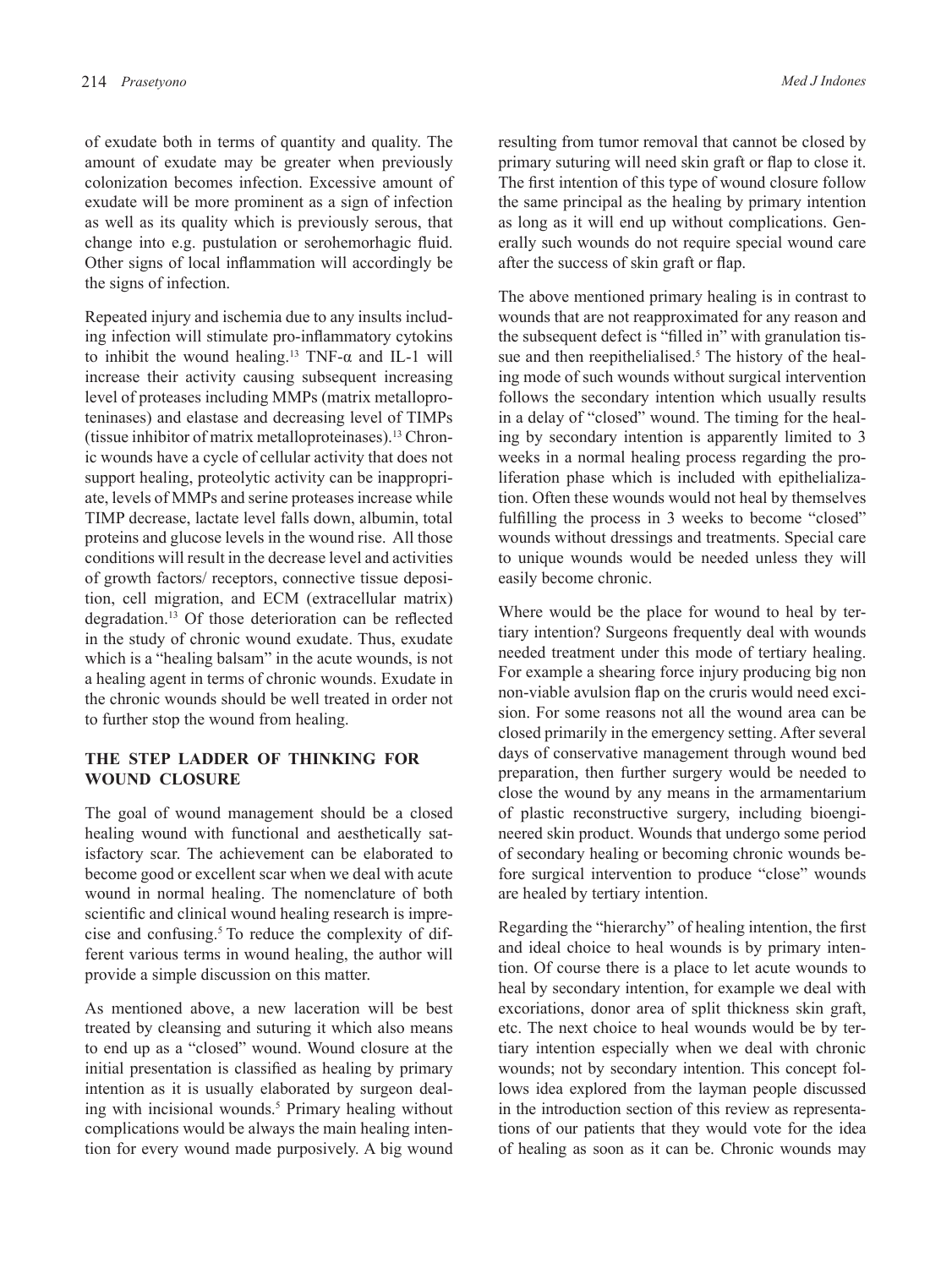needs weeks, months, or even years to become "close" wounds under the intention to heal them secondarily. No one would prefer to take this possibility which elaborates only conservative wound management involving either "old fashion" or advance interactive dressings. Dressing and all wound bed preparation are the technique to guide and facilitate wounds, especially chronic wounds, to be ready for tertiary intention healing. Secondary intention of healing is in the lowest step ladder of wound management. But eventually, not every chronic wound is suitable to be treated by surgical interventions by any reasons; in this case, we would prefer to heal them by secondary intention.

## **UNIVERSAL CONCEPT OF MOIST WOUND HEALING**

In the old paradigm of wound management, wounds were traditionally managed by the concept of wet to dry dressings which has changed in turn into wet to moist dressing. With the advanced progress of technology, the old paradigm has shifted to become a new one elaborating the moist wound healing alleviating the need to be wet at the beginning. Gauze as the previously universal surgical dressing has been changed into advance wound dressings tailored to wounds to suit the dynamic process of healing, especially in regards of various levels of exudate and colonization–infection.

Moist dressing has been an advance elaboration of the traditional concept to prevent wounds from bacterial invasion, further mechanical-thermal-chemical trauma, and heat and water loss, while keeping its semipermeability. It protects the wounds from dehydration and further desiccation. A "film of moisture," instead of scab formation, produced by a moist dressing facilitates epithelialization to take place and keeps the vascular plexuses where they have started since the beginning of wound creation. On the contrary where the wound situation is without moisture and scab develops from desiccation, the vascular plexuses in the dermis will be eroded and lost. Further advantage of ideal moist dressing is its ability to keep the amount of exudate normal, where water soluble substances such as amino acids, sugar, and electrolytes, are available for new cells formation. The transport of mediators will also run normally, and it can provide ideal condition for immune defense response.

The concept of moist wound healing has facilitated chronic wound management, and led to numerous dressing materials to control surface moisture.<sup>15</sup> This moisture concept has been elaborated in the principals of managing wound to prepare its bed; it is called as TIME which refer to T for the removal of unhealthy and non-viable tissue, I for the control of infection and reduction of bacterial load, M for the maintenance of moisture balance, and E for advancing the wound edge.15 In terms of moisture balance, the wound should be kept moist but not overly exudative. Furthermore, moist wound healing should be in accordance with the concept of exudate removal in the management of chronic wounds.

### **REFERENCES**

- 1. Broughton II G, Janis JE, Attinger CE. Wound healing: an overview. Plast Reconstr Surg. 2006; 117 (Suppl): 1eS-32eS.
- 2. Leahy PJ, Lawrence T. biologic enhancement of wound healing. Clin Plast Surg. 2007; 34(4): 659-71.
- 3. Rumalla VK, Borah GL. Cytokines, growth factors, and plastic surgery. Plast Reconstr Surg. 2001; 108(3): 719-33.
- 4. Chin GA, Diegelmann RF, Schultz GS. Cellular and molecular regulation of wound healing. In: Falabella AF, Kirsner RS, editors. Wound healing. Boca Raton: Taylor & Francis Group; 2005.p. 17-38.
- 5. Gurtner GC. Wound healing: normal and abnormal. In: Thorne CH, Beasley RW, Aston SJ, Barlett SP, Gurtner GC, Spear SL, editors. Grabb and Smith's plastic surgery. 6th ed. Philadelphia: Lippincott Williams & Wilkins; 2007.p. 15-22.
- 6. Myers WT, Leong M, Phillips LG. Optimizing the patient for surgical treatment of the wound. Clin Plast Surg.2007; 34(4): 607-20.
- 7. Ueno C, Hunt TK, Hopf HW. Using physiology to improve surgical wound outcomes. Plast Reconstr Surg. 2006; 117 (Suppl): 59S-71S.
- 8. Steed DL. Debridement. Am J Surg. 2004; 187(5): S71-4.
- 9. Prasetyono TOH, Aniko G. Severe soft tissue damage accompanying open fracture of the lower extremity: plastic surgery point of view. Indones J Plast Surg 2003; 2(2): 66-72.
- 10. Galiano RD, Mustoe T. Wound care. In: Thorne CH, Beasley RW, Aston SJ, Barlett SP, Gurtner GC, Spear SL, editors. Grabb and Smith's plastic surgery. 6th ed. Philadelphia: Lippincott Williams & Wilkins; 2007.p. 23-32.
- 11. Prasetyono TOH. Negative-pressure wound therapy for difficult to treat wounds. J I Bedah Indones (Indones J Surg). 2005; 33(2): 55-61.
- 12. Knox KR, Datiashvilli RO, Granick MS. Surgical wound bed preparation of chronic and acute wounds. Clin Plast Surg.2007; 34(4): 633-41.
- 13. Schultz GS. The physiology of wound bed preparation. In: Granick MS, Gamelli RL. Surgical wound healing and management. New York: Informa Health Care; 2007.p. 1-16
- 14. Morin RJ, Tomaselli NL. Interactive dressings and topical agents. Clin Plast Surg.2007; 34(4): 643-58.
- 15. Granick MS, Chehade M. the evolution of surgical manage-